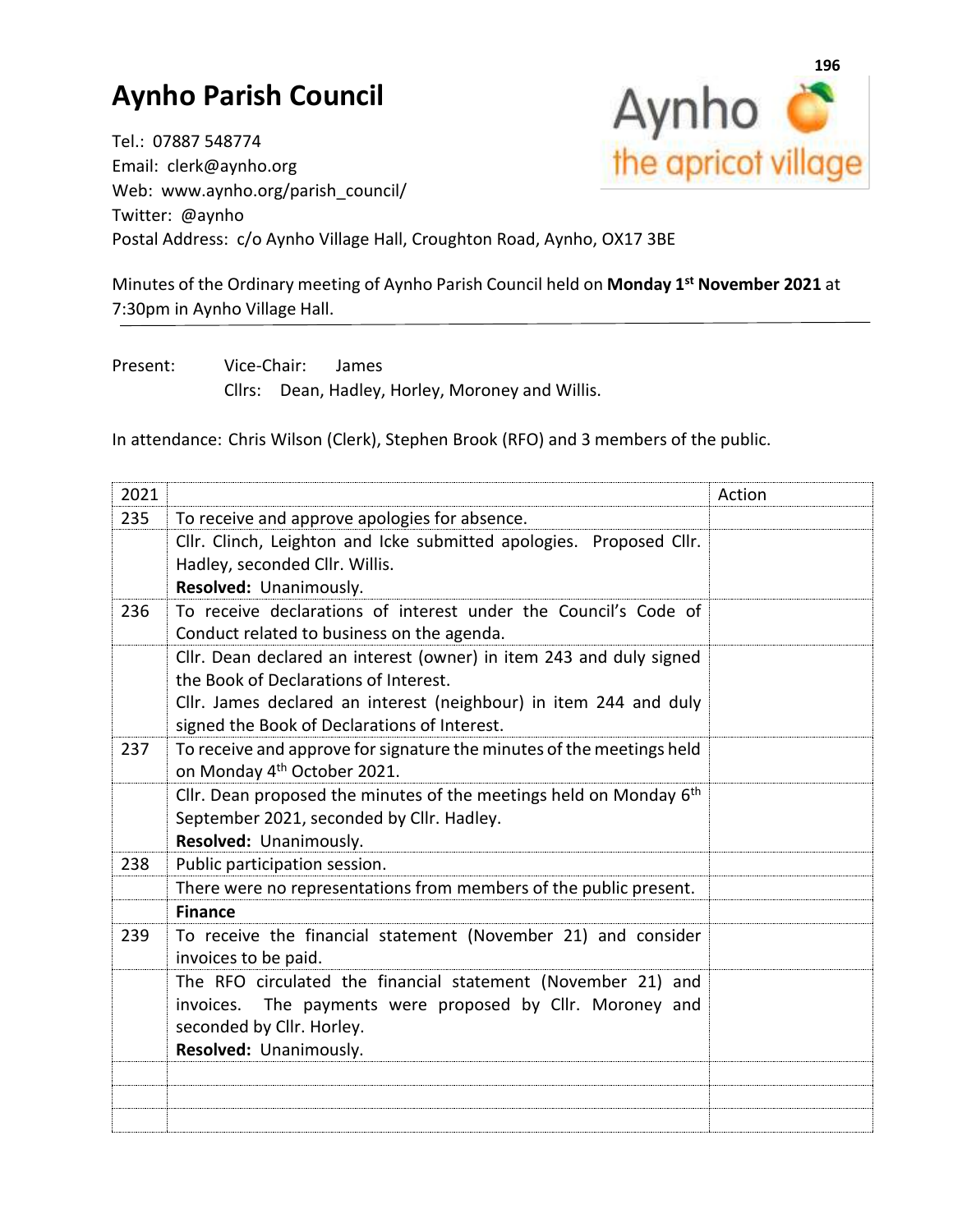|     |                                                                                                                                                                                                                                                                                                                                                                 | 197                                                   |
|-----|-----------------------------------------------------------------------------------------------------------------------------------------------------------------------------------------------------------------------------------------------------------------------------------------------------------------------------------------------------------------|-------------------------------------------------------|
| 240 | To confirm scrutiny of invoices, bank statements and Internal financial<br>controls for April, May, June, July, August and September 2021.                                                                                                                                                                                                                      |                                                       |
|     | Cllr. James confirmed scrutiny of invoices, bank statements and<br>Internal financial controls for April, May, June, July, August and<br>September 2021.                                                                                                                                                                                                        |                                                       |
| 241 | To review the current budget 2021-2022.                                                                                                                                                                                                                                                                                                                         |                                                       |
|     | The RFO circulated the current financial position against the budget<br>2021-22.                                                                                                                                                                                                                                                                                |                                                       |
| 242 | To receive a preliminary budget for 2022-23 and discuss any<br>areas/projects for investment.                                                                                                                                                                                                                                                                   |                                                       |
|     | The RFO reported a similar budget to 2021-22 would be required. The<br>Council discussed tree maintenance around the sports field and a<br>budget of £3000 may be required.                                                                                                                                                                                     | Cllr.<br>Willis<br>to<br>receive tree work<br>quotes. |
|     | <b>Planning</b>                                                                                                                                                                                                                                                                                                                                                 |                                                       |
| 243 | WNS/2021/1660/FUL: 16 Roundtown, Aynho OX17 3BG<br>Replacement garage and workshop.                                                                                                                                                                                                                                                                             |                                                       |
|     | The Clerk had previously circulated a report on the reduced size<br>application and the Council agreed to respond with same comments<br>as previously.                                                                                                                                                                                                          | Clerk to respond.                                     |
| 244 | WNS/2021/1679/MAF: Aynhoe Park House, Aynho Park, Aynho OX17<br>3BQ<br>Variation of Condition 1 (plans) and Condition 9 (landscaping) to<br>planning application S/2020/0488/MAF (Three new dwellings, new<br>heritage workshop and associated parking, new gated access and<br>landscape works) to include a new pool to House 2 only at Aynhoe<br>Park House. |                                                       |
|     | The Clerk had previously circulated a report on the application and the<br>Council agreed the following response:<br>"The PC discussed and replied with comment. No above ground pool<br>house or plant room."                                                                                                                                                  | Clerk to respond.                                     |
| 245 | WNS/2021/1765/FUL: The Pediment, 6 Croughton Road, Aynho OX17<br>3BD<br>Variation of condition 4 (materials) to WNS/2021/0727/FUL (Addition<br>of bespoke garden room). To allow the parapet wall to be constructed<br>in brick.                                                                                                                                |                                                       |
|     | The Clerk had previously circulated a report on the application and the<br>Council agreed the following response:<br>"The PC discussed and replied with comment. The brickwork should<br>be inkeeping with the existing (eg reclaimed)."                                                                                                                        | Clerk to respond.                                     |
|     | <b>Health, Wellbeing and Community Matters</b>                                                                                                                                                                                                                                                                                                                  |                                                       |
| 246 | To confirm submission of nomination form for an 'Asset of Community<br>Value'.                                                                                                                                                                                                                                                                                  |                                                       |
|     | The Clerk reported Cllr. Leighton had confirmed submission of the<br>nomination forms.                                                                                                                                                                                                                                                                          |                                                       |
|     |                                                                                                                                                                                                                                                                                                                                                                 |                                                       |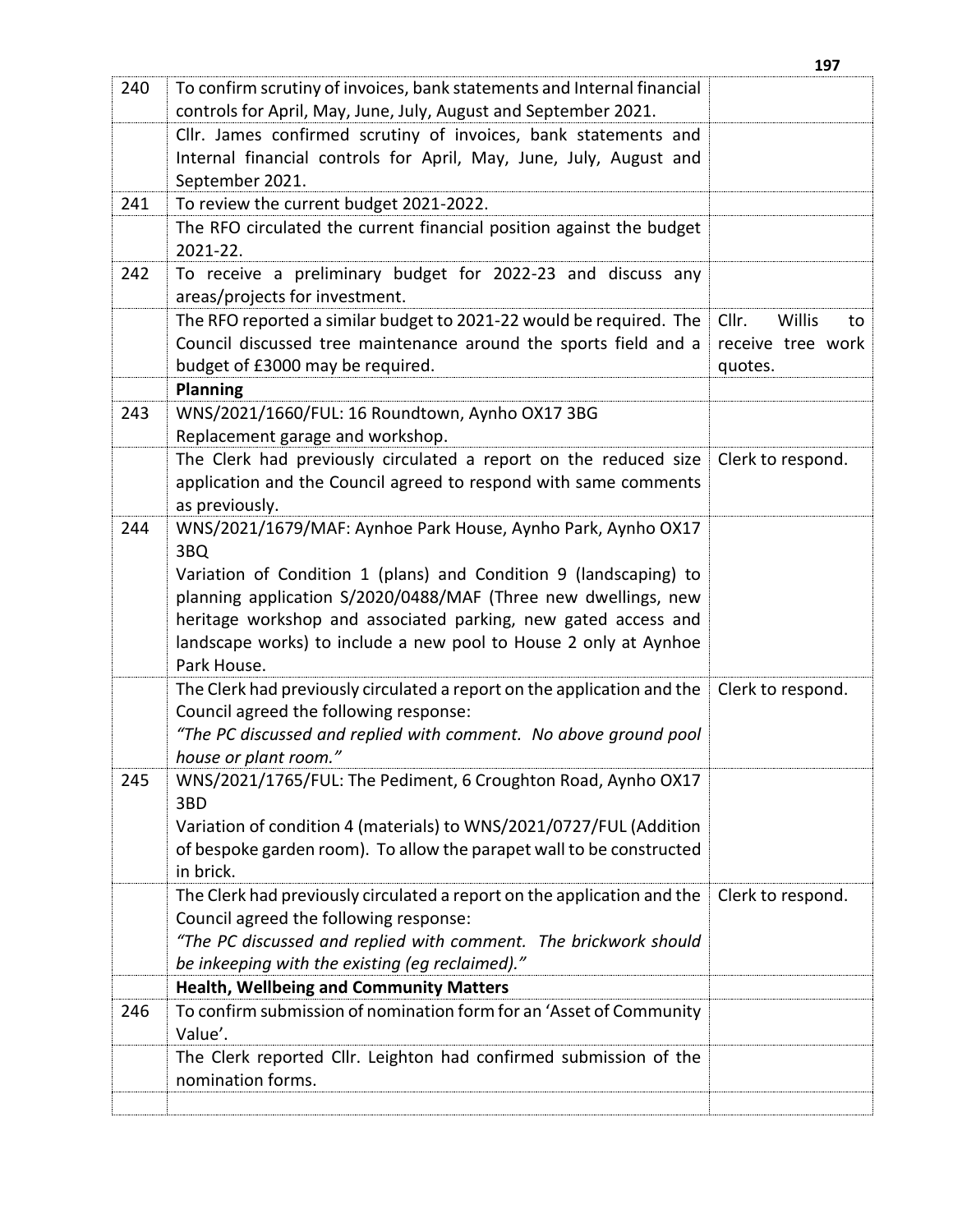| 247 | To discuss the annual tractor run (Sat 18 <sup>th</sup> Dec) and approve any action |                     |
|-----|-------------------------------------------------------------------------------------|---------------------|
|     | required.                                                                           |                     |
|     | The Council discussed agreed a Saturday event more practical and no                 |                     |
|     | further actions were required.                                                      |                     |
|     | <b>Farming and footpaths</b>                                                        |                     |
| 248 | To receive an update on progress to achieve a footpath to The Wharf.                |                     |
|     | Cllr. Horley confirmed WNC were making an application on our behalf.                |                     |
|     | <b>Maintenance</b>                                                                  |                     |
| 249 | To discuss and review areas for tender and grass cutting.                           |                     |
|     | Cllr. Willis confirmed the areas for grass cutting had been reviewed                | Follow<br>up<br>in  |
|     | and suitable contractors were being collated to send tender                         | November.           |
|     | document when ready.                                                                |                     |
| 250 | To discuss and approve tree work and maintenance issues.                            |                     |
|     | The Council discussed pruning 2 lime trees and removal of 2 sycamore                | Cllr. Willis to get |
|     | trees on Portway. The oak tree by the tennis court was discussed for                | quotes.             |
|     | removal.                                                                            |                     |
| 251 | To discuss and approve a budget for external contractors.                           |                     |
|     | The Council discussed and agreed to approve case by case.                           |                     |
|     | Recreational Matters - sportsfield, playground and Aynho Active                     |                     |
| 252 | To receive an update on the new exterior lighting at the pavilion.                  |                     |
|     | The Council agreed to delay till November.                                          |                     |
| 253 | To discuss other maintenance issues at the pavilion.                                |                     |
|     | The Council discussed the rotting upright to the pavilion veranda and               |                     |
|     | approved a budget of £100. The Council also discussed:                              |                     |
|     | Refixing sink                                                                       |                     |
|     | Removal of showers                                                                  |                     |
|     | Increasing the number of toilets<br>$\blacksquare$                                  |                     |
|     | Replacing kitchen and appliances                                                    |                     |
|     | Remedial works to the parking areas                                                 |                     |
| 254 | To note the number for the Park Club Draw.                                          |                     |
|     | The Council noted the following numbers:                                            |                     |
|     | June #33, July #32, Aug #61, Sep #50 and Oct #37                                    |                     |
|     |                                                                                     |                     |
| 255 | To receive an update on the Annual Quiz and Curry Night (30 <sup>th</sup>           |                     |
|     | October 2021).                                                                      |                     |
|     | The Council reported a successful event raising £1150 for Aynho                     |                     |
|     | Active.                                                                             |                     |
|     | <b>Grants and Fundraising</b>                                                       |                     |
| 256 | To discuss and approve the terms and conditions of a Grants Policy.                 |                     |
|     | The Council decided to delay.                                                       |                     |
| 257 | To receive an update on grant applications.                                         |                     |
|     | Cllr. Hadley reported there was no update.                                          |                     |
| 258 | <b>Risk &amp; Risk Assessment</b>                                                   |                     |
|     | There was nothing to report.                                                        |                     |
|     |                                                                                     |                     |
|     |                                                                                     |                     |